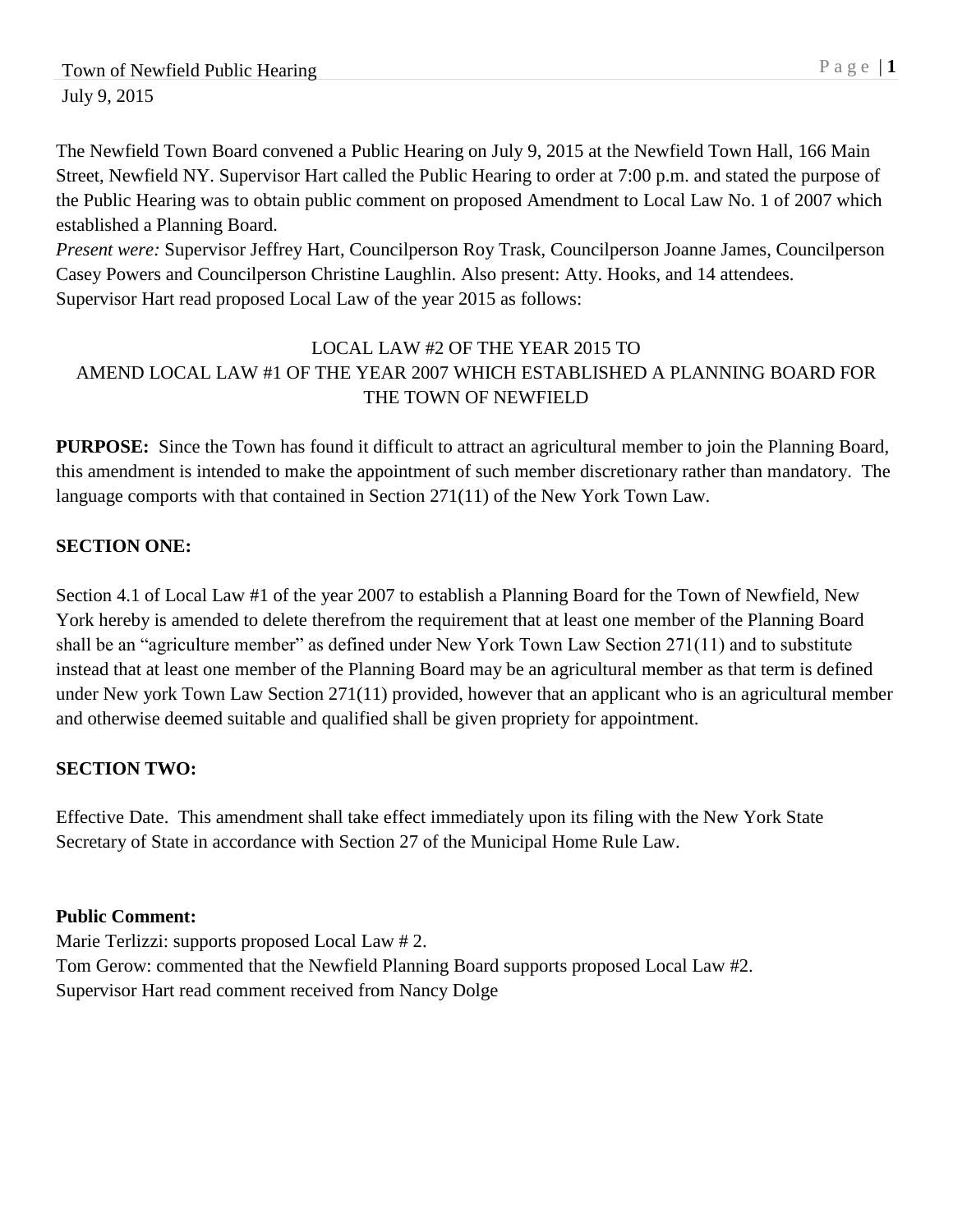Town of Newfield Public Hearing P a g e | 2 July 9, 2015

Date: July 9, 2015

As I am not able to attend the hearing tonight I'm sending some thoughts regarding the change to Local Law #1 2007. I have read the proposed amendment posted with the minutes of your June Board Meeting.

We have had an opening on the Planning Board since December 2014. We had two people interested in applying for the postion before it was determined that Tom Gerow did not fulfill the requirements of the agricultural position as stated in the law. Therefore, those two individuals were no longer eligible to apply.

By the time my position opened in May, those two people had decided they were no longer interested. I think some of the confusion led to their decisions.

In the meantime, both Roy Trask and myself spent considerable time trying to recruit community members who did fit the limited requirements of the law. There are only a handful of people in the community who do fit the requirements. Since they are farmers, they are extremely busy. The Planning Board is looking for people who will not only attend meetings, but can contribute time for required Planning Board work outside of Board meetings. This is not something that the local farmers we talked with, felt they had time to commit to.

I think the wording of the amendment continues to address the Town's intent to encourage an agricultural representative on the Planning Board, but does not rule out any qualified community member willing to commit the time and effort required to serve.

Thank you for your continued service to our community and for your willingness to address this situation. I hope the amendment passes. Nancy Dolge

There being no further comment, the Public Hearing closed at 7:05 p.m.

Respectfully Submitted, July 30, 2015